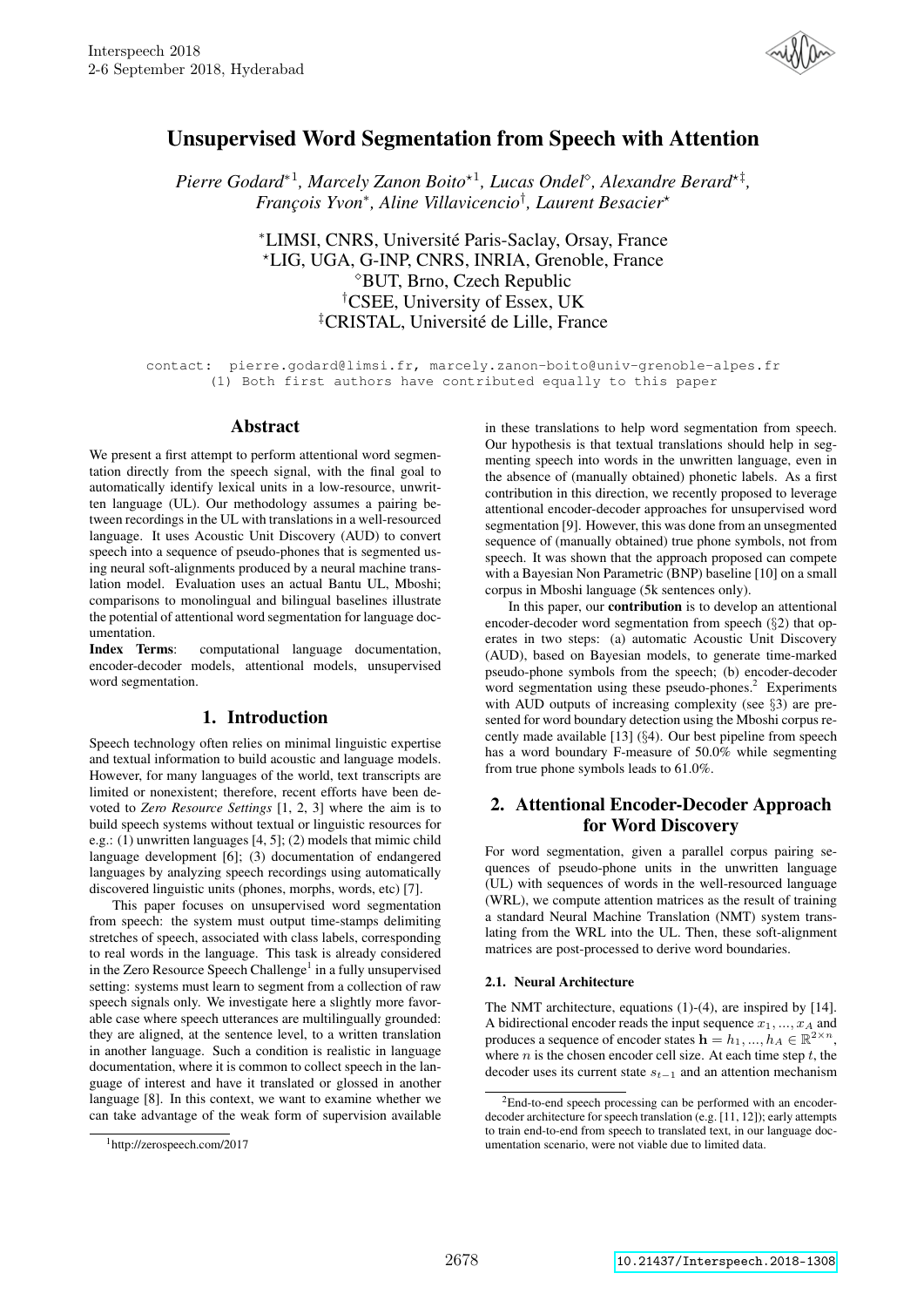to compute a probability distribution  $y_t$  over a target vocabulary of size |V|. It then generates the symbol  $z_t$  having the highest probability, stopping upon generating a special end-of-sentence token. The decoder updates its internal representation  $s_t$ , using the ground-truth symbol  $w_t$ , instead of the generated symbol  $z_t$ , since in our alignment setting the reference translations are always available, even at test time. Our system is described by the following equations:

$$
c_t = \operatorname{attn}(\mathbf{h}, s_{t-1}) \tag{1}
$$

$$
y_t = \text{output}(s_{t-1} \oplus E(w_{t-1}) \oplus c_t)
$$
 (2)

$$
z_t = \arg\max y_t \tag{3}
$$

$$
s_t = \text{LSTM}(s_{t-1}, E(w_t) \oplus c_t), \tag{4}
$$

where  $\oplus$  is the concatenation operator.  $s_0$  is initialized with the last state of the encoder (after a non-linear transformation),  $z_0 = \langle \text{BOS} \rangle$  (special token), and  $E \in \mathbb{R}^{|V| \times n}$  is the target embedding matrix. The output function uses a maxout layer, followed by a linear projection to  $\mathbb{R}^{|V|}$ , as in [14].

The attention mechanism is defined as:

$$
e_{t,i} = v^T \tanh (W_1 h_i + W_2 s_{t-1} + b_2)
$$
 (5)  

$$
\alpha_{t,i} = \text{softmax}(e_{t,i})
$$
 (6)

$$
c_t = \operatorname{attn}(\mathbf{h}, s_{t-1}) = \sum_{i=1}^{A} \alpha_{t,i} h_i \tag{7}
$$

where v,  $W_1$ ,  $W_2$ , and  $b_2$  are learned jointly with the other model parameters. At each time step  $(t)$  a score  $e_t$  is computed for each encoder state  $h_i$ , using the current decoder state  $s_{t-1}$ . These scores are then normalized using a softmax function, thus giving a probability distribution over the input sequence  $\sum_{i=1}^{A} \alpha_{t,i} = 1$  and  $\forall t, i, 0 \leq \alpha_{t,i} \leq 1$ . The context vector  $c_t$  used by the decoder is a weighted sum of the encoder states. This can be understood as a summary of the useful information in the input sequence for the generation of the next output symbol  $z_t$ . Likewise, the weights  $\alpha_{t,i}$  can be viewed as defining a soft-alignment between the input  $x_i$  and output  $z_t$ .

#### 2.2. Word Segmentations from Attention

The main aspects of our approach are detailed below.

Reverse Architecture: in NMT, the soft alignments probabilities are normalized for each *target symbol* t (i.e.  $\forall t, \sum_i \alpha_{i,t} = 1$ , with i indexing the source symbols). However, there is no similar constraint for the source symbols, as discussed by [5]. Rather than enforcing additional constraints on the alignments, as in the latter reference, we propose to reverse the architecture and to translate from WRL words into UL symbols, following [9]. This "reverse" architecture notably prevents the attention model from ignoring some UL symbols. As experiments with actual phone sequences have shown that the best results were obtained with this WRL-to-UL translation [9], we will use this reverse architecture throughout.

Alignment Smoothing: to deal with the length discrepancy between UL (pseudo-phones) and WRL (words), we implemented the alignment smoothing procedure proposed by [5]. It consists of first adding temperature to the *softmax* function (we use T=10 for all experiments) used by the attention mechanism; and then post-processing the resulting soft-alignment probability matrices, averaging each score with the scores of the two neighboring words. Even if boosting many-to-one alignments should not hold in the case of the reverse architecture, we keep it for our experiments given the gains reported by [9], even in the reverse case.

Hard Segmentation Generation: once the soft-alignment matrices  $\alpha$  are obtained for all utterances in the corpus, a word segmentation is inferred as follows. We first transform softalignments into hard-alignments by aligning each UL symbol  $w_t$  with the word  $x_i$  such that:  $i = \arg \max_{i'} \alpha_{t,i'}$ . The source sequence is then segmented according to these hard-alignments: if two consecutive symbols are aligned with the same WRL word, they are considered to belong to the same UL word.

### 3. Acoustic Unit Discovery (AUD)

Our AUD systems are based on the Bayesian non-parametric Hidden Markov Model (HMM) of [15]. This model is topologically equivalent to a phone-loop where each acoustic unit is represented by a left-to-right HMM. To cope with the unknown number of units needed to properly describe the speech, the model assumes a potentially infinite number of symbols. However, the prior over the weight of the acoustic units (a Dirichlet Process [16]) will act as a sparsity regularizer, leading to a model which explains the data with a relatively small unit set.

We implemented two variants of this original model. The first one, referred to as *HMM*, approximates the Dirichlet Process prior by a simpler symmetric Dirichlet prior, as proposed by [17]. This approximation, while retaining the sparsity constraint, avoids the complication of dealing with the variational treatment of the stick breaking process in Bayesian non-parametric models. The second variant, denoted Structured Variational AutoEncoder (*SVAE*) AUD, is based on the work of [18] and embeds the HMM model into a Variational Auto-Encoder (VAE) [19] where the posterior distribution of the HMM and the VAE parameters are trained jointly using Stochastic Variational Bayes [20, 18]. To initialize the model, the prior distribution over the HMM parameters (mixture weights, means and covariance matrices) was set to the posterior distribution of the phone-loop trained in a supervised fashion (Baum-Welch training) on the TIMIT data set. This procedure can be seen as a cross-lingual knowledge transfer as the AUD training on the UL language is essentially adapting the English phone set distribution to the Mboshi corpus. Finally, both models were trained using two features sets: the well-known *MFCC* +  $\Delta$  +  $\Delta\Delta$  features and the Multilingual BottleNeck (*MBN*) features [21]. Note that the MBN features were not trained on any Mboshi data, and only use languages as listed in [21]).

### 4. Word Segmentation Experiments

#### 4.1. Corpus, Baselines and Metric

We used the Mboshi5k corpus [13] in all our experiments.<sup>3</sup> Mboshi (Bantu C25) is a typical Bantu language spoken in Congo-Brazzaville. It is one of the languages documented by the BULB (Breaking the Unwritten Language Barrier) project [7]. This speech dataset was collected following a real language documentation scenario, using Lig\_Aikuma,<sup>4</sup> a mobile app specifically dedicated to fieldwork language documentation, which works both on Android powered smartphones and tablets [8]. The corpus is multilingual (5,130 Mboshi speech utterances aligned to French text) and contains linguists' transcriptions in Mboshi in the form of a non-standard graphemic

<sup>&</sup>lt;sup>3</sup>The dataset is documented in [13] and available at https://github.com/besacier/ mboshi-french-parallel-corpus

<sup>4</sup>http://lig-aikuma.imag.fr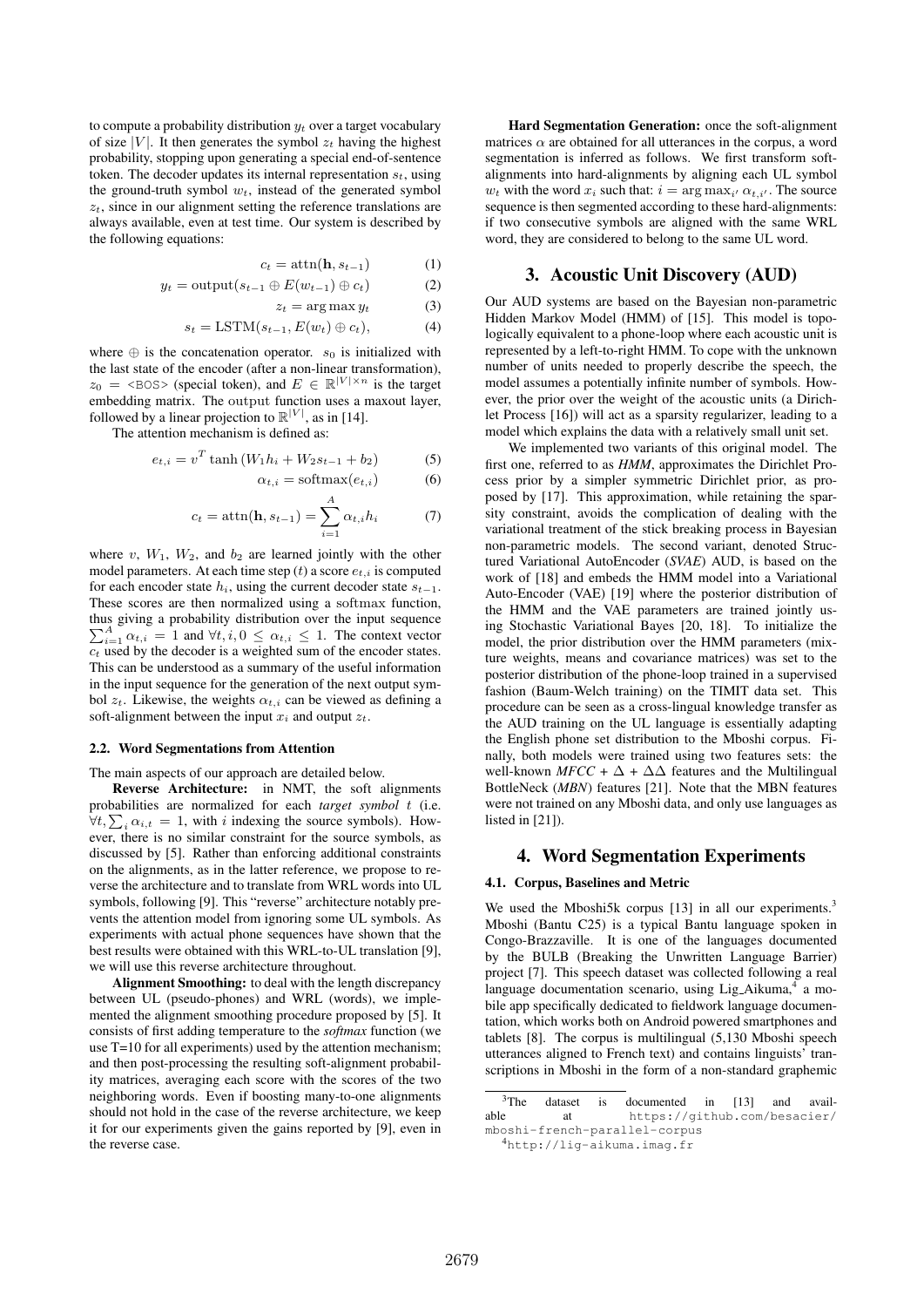| Mboshi | wáá ngá iwé léekundá ngá sá oyoá lendúma saa m ótéma                         |
|--------|------------------------------------------------------------------------------|
| French | si je meurs enterrez-moi dans la forêt oyoa avec une quitare sur la poitrine |

Figure 1: *A tokenized and lowercased sentence pair example in our Mboshi-French corpus.*

| language | split | #sent | #tokens | #types |
|----------|-------|-------|---------|--------|
| Mboshi   | train | 4.616 | 27,563  | 6,196  |
|          | dev   | 514   | 2.993   | 1,146  |
| French   | train | 4.616 | 38.843  | 4.927  |
|          | dev   | 514   | 4.283   | 1,175  |

Table 1: *Corpus statistics for the Mboshi corpus*

form close to the language phonology. Correct word segmentation of the Mboshi transcripts was also provided by the linguists and a forced-alignment between speech and transcripts was computed to obtain time-stamps-delimited word tokens for evaluation. The corpus is split in two parts (*train* and *dev*) for which we give basic statistics in Table 1. We also include an example of a sentence pair from our corpus in Figure 1.

Our neural (*attentional*) word segmentation is compared with two baselines: a naive bilingual baseline (*proportional*) that segments the source according to the target as if the alignment matrix between symbols (AUD symbols in Mboshi and graphemes in French) was diagonal;<sup>5</sup> a monolingual baseline [10] which implements a Bayesian non-parametric approach, where (pseudo)-words are generated by a bigram model over a non-finite inventory, through the use of a Dirichlet process (refered to as *dpseg*). We evaluate with the *Boundary* metric from the *Zero Resource Challenge 2017* [22, 3]. It measures the quality of a word segmentation and the discovered boundaries with respect to a gold segmentation (P, R and F-score are computed).

#### 4.2. Details of the NMT system

We use the LIG-CRIStAL NMT system.<sup>6</sup> Our models are trained using the Adam algorithm, with a learning rate of 0.001 and a batch size  $(N)$  of 32. We minimize the cross-entropy loss between the output probability distribution  $p_t = softmax(y_t)$ and a reference translation  $w_t$ . Our models use global attention and bidirectional layer in the encoder; encoder and decoder have 1 layer each, with a cell size of 64. Dropout is applied with a rate equal to 0.5. For NMT training, we split the 5,130 sentences into training and development, with about 10% of the corpus for the latter. However, the soft-alignment matrices are obtained from both train and dev sets after forced-decoding and segmentation is evaluated on all 5,130 utterances.

#### 4.3. Results

Unsupervised word segmentation results obtained from speech with different AUD configurations as well as from true phones (upper-bound performance corresponding to a *topline*) are reported in Table 2, using the *Boundary* metric. We trained 5 different NMT models changing the train/dev split<sup>7</sup> and either  $(i)$ 

averaging the scores over the 5 runs (columns *att. (biling.)* in Table 2) or (ii) averaging the obtained soft-alignment matrices (columns *att. average* in Table 2). The latter slightly boosts boundary detection performance. For all AUD configurations, our method outperforms two baselines (*dpseg* and *proportional*), as well as a pure speech-based baseline using segmental DTW [23], which only achieves a F-score of 19.3 on our data. While competitive with true phones, the results of the monolingual method (*dpseg*) are heavily degraded on discovered (noisier) units, as also reported by [2]. Conversely, our method is much more robust to noise and seems better suited for real-world scenarios. While straightforward, the bilingual baseline (*proportional*) is rather strong compared to its monolingual counterpart (*dpseg*). This suggests that multilingual grounding provides a useful signal for word segmentation from speech.

Regarding AUD specifically, we observe that the best Fscore for word boundary detection was obtained with MBN features and the SVAE model. The results of our *attentional* segmentation are the best results reported so far on this corpus. This confirms that we can effectively take advantage of the weak supervision available in the translations in order to help word segmentation from speech.

#### 4.4. Discussion

The NMT system requires a sequence of unsegmented symbols (the phones) and their aligned sentence translations in order to provide segmentation. Therefore, the AUD method chosen to encode the speech input has an impact on the quality of the final segmentation. Our best word segmentation results (see Table 2) are obtained using the SVAE model (this holds for both Bayesian and neural segmentation approaches). One natural explanation would be to posit that phone boundaries (and consequently word boundaries) are more accurately detected by the SVAE model than the HMM model. [24] show that this is true in terms of precision for phone boundaries, and in term of normalized mutual information, but that the recall on these boundaries is lower than its HMM counterpart. This indicates that the SVAE model extract more consistent pseudo-phone units, although it misses some boundaries, than the HMM model, and we confirm here the result of [24] showing that this is beneficial for the word segmentation task.

Another additional explanation might be that shorter sequences of symbols are easier to segment. For instance, even if the attention helps the system to better deal with long sentences, it is still prone to performance degradation when faced with very long sequences of symbols [14]. Table 3 (left side) shows how the different AUD approaches are encoding the UL sentences. We observe that the HMM model uses more symbols to represent an utterance, while the SVAE model offers a more concise representation.

Table 3 also reports information regarding the generated segmentation using a single attention model (right side), showing that our best model (MBN SVAE) results in segmentations that relate closely to the *topline* in terms of number of tokens per sentence. This best model also achieved a vocabulary size close to the *topline*, of 14,837 types compared to 13,878. This

<sup>5</sup>Blank spaces on the French side are then used to segment the Mboshi input.

<sup>6</sup>See https://github.com/eske/seq2seq.

<sup>7</sup>The difference between best and worst configurations varied from 0.5% to 1.3% for AUD, and 1.6% for true phones.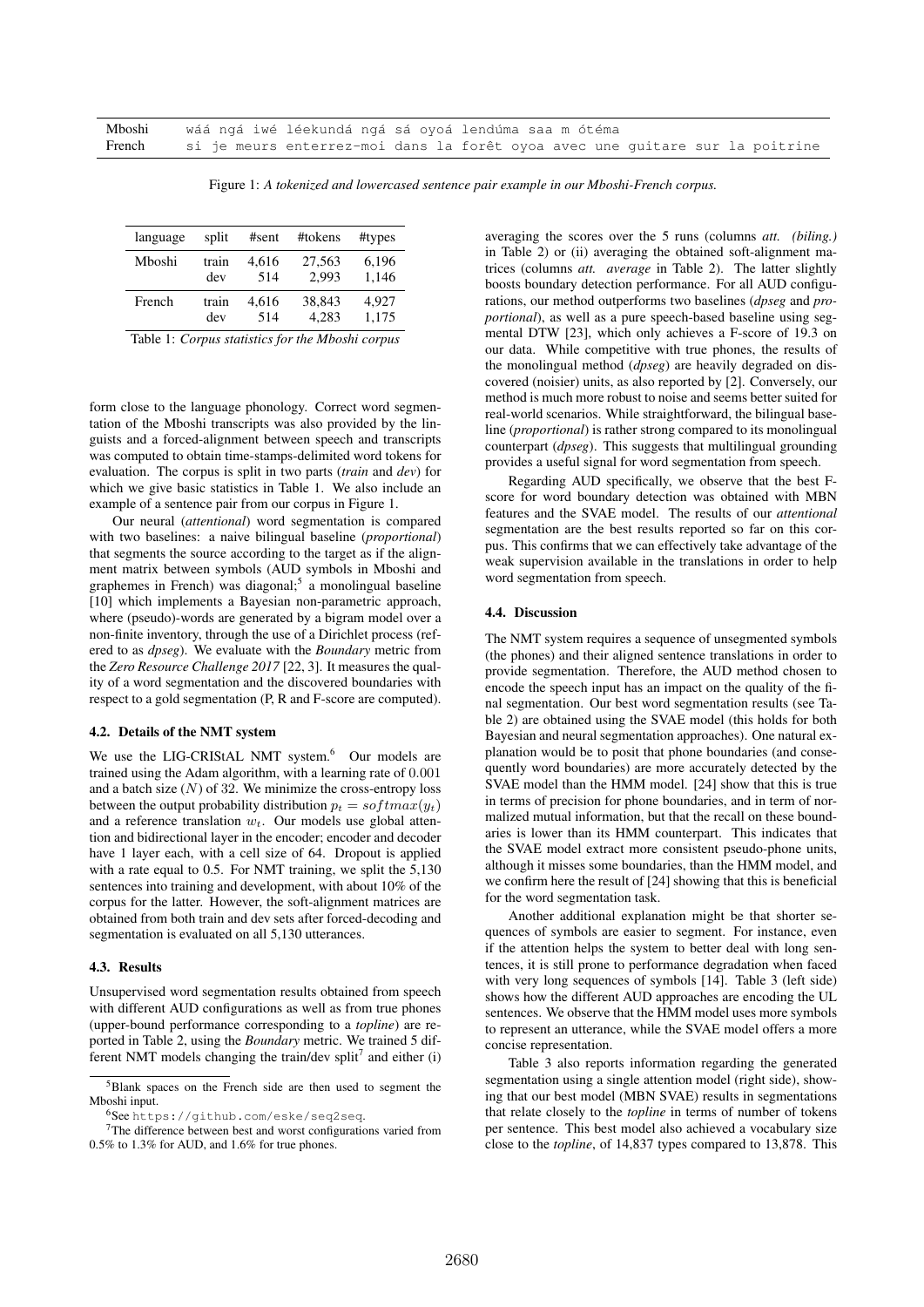| <b>AUD</b><br>feat. | <b>AUD</b><br>model | dpseg<br>(monoling.) |      | proportional<br>baseline (biling.) |      | attentional<br>$(biling.)^*$ |      |      | att. average<br>$(biling.)+$ |      |      |      |      |
|---------------------|---------------------|----------------------|------|------------------------------------|------|------------------------------|------|------|------------------------------|------|------|------|------|
|                     |                     | D                    |      | Е                                  |      | R                            |      | D    | R                            |      | p    | R    | F    |
| <b>MFCC</b>         | <b>HMM</b>          | 27.9                 | 80.2 | 41.3                               | 42.6 | 49.9                         | 46.0 | 51.6 | 44.9                         | 48.0 | 55.5 | 43.7 | 48.9 |
| <b>MFCC</b>         | <b>SVAE</b>         | 29.8                 | 69.1 | 41.7                               | 42.2 | 51.9                         | 46.6 | 52.7 | 45.0                         | 48.5 | 55.7 | 44.1 | 49.2 |
| <b>MBN</b>          | <b>HMM</b>          | 27.8                 | 72.6 | 40.2                               | 42.5 | 48.1                         | 45.2 | 50.8 | 44.5                         | 47.4 | 54.1 | 42.9 | 47.8 |
| <b>MBN</b>          | <b>SVAE</b>         | 30.0                 | 72.9 | 42.5                               | 42.5 | 51.6                         | 46.6 | 57.2 | 43.0                         | 49.1 | 60.6 | 42.5 | 50.0 |
| true phones         |                     | 53.8                 |      | 65.4                               | 44.5 | 62.6                         | 52.0 | 60.5 | 59.9                         | 60.3 | 62.8 | 59.  | 61.0 |

Table 2: *Precision, Recall and F-measure on word boundaries over the Mboshi5k corpus, using different AUD to extract pseudo-phones from speech. True phones toplines are also provided. \*averaged scores over 5 different runs; +averaged 5 attention matrices*

|                  |      | <b>Phones</b> per<br><b>Sentence</b> |     | <b>Tokens</b> per<br><b>Sentence</b> |     |     |  |
|------------------|------|--------------------------------------|-----|--------------------------------------|-----|-----|--|
|                  | avg  | max                                  | mın | avg                                  | max | mın |  |
| true phones      | 21.8 | 60                                   | 4   | 6.0                                  | 21  |     |  |
| <b>MFCC HMM</b>  | 37.0 | 95                                   | 11  | 3.6                                  | 22  |     |  |
| <b>MFCC SVAE</b> | 26.3 | 73                                   | 7   | 7.6                                  | 26  |     |  |
| MBN HMM          | 32.1 | 93                                   | 12  | 5.0                                  | 14  |     |  |
| <b>MBN SVAE</b>  | 23.4 | 71                                   |     | 5.4                                  | 21  |     |  |

Table 3: *AUD methods differ in their ability to encode speech utterances (left side); which impacts the final segmentation of the attentional model (right side).*

is another clue as to why the MBN SVAE is performing best on our task.

Analyzing the averaged attention model's results in Table 2, we can see an increase in performance of about 0.8% in all cases. This improvement also holds for tokens and types scores (not reported here). However, while the *topline* achieves 34.3% of vocabulary (types) retrieval, our best AUD setup achieves 13.5% only. This illustrates the difficulty of the word discovery task – a task already challenging with true phones – in noisy setups. The large difference between true phones and pseudophones for type's retrieval could be explained by the fact that a single change in the pseudo-phone sequence representing two speech segments of a same word will have the consequence to split the word cluster in two parts (in two types). A deeper analysis of the word clusters obtained is probably necessary to better understand how AUD from speech affects the word discovery task, and to come up with ways to better cluster speech segments in relevant types.

The attention-based segmentation technique remains much more robust for word boundary detection than our monolingual (Bayesian) approach. Figure 2 shows an example of a (good quality) soft alignment (attention) matrix produced in our best setup (MBN SVAE).

# 5. Related Work

Word segmentation in a monolingual setup was previously investigated from text input [10] and from speech [23, 25, 26, 27]. Word discovery experiments from text input on Mboshi were reported in [28]. Bilingual setups (cross-lingual supervision) for word segmentation were discussed by [29, 30, 31, 9], but applied to speech transcripts (true phones). Looking at NMT from speech, the research by [11, 12] are recent examples of approaches to end-to-end spoken language translation, but us-



Figure 2: *NMT output alignment for true phones (top) and AUD using MBN SVAE (bottom). For illustration purposes, we give the transcription of the audio in Mboshi.*

ing much larger data conditions than ours.

Among the most relevant to our approach are the works of [5] on speech-to-translation alignment using attentional NMT and of [32] for language documentation. However, the former does not address word segmentation and is not applied to a language documentation scenario, while the latter does not provide a full coverage of the speech corpus analyzed.

# 6. Conclusions

Different from these related works and inspired by [9], this paper presented word segmentation from speech, in a bilingual setup and for a real language documentation scenario (Mboshi). The proposed approach first performs AUD to generate pseudophones from speech, and then uses these units in an encoderdecoder NMT for word segmentation. Our method leads to promising results for word segmentation from speech, outperforming three baselines in noisy (pseudo-phones) setups and finally delivering the best results reported so far for the Mboshi5k corpus. Future work includes investigating sources of weak supervision and minimal viable corpus sizes.

### 7. Acknowledgements

This work was partly funded by French ANR and German DFG under grant ANR-14-CE35-0002 (BULB project). This work was started at JSALT 2017 in CMU, Pittsburgh, and was supported by JHU and CMU (via grants from Google, Microsoft, Amazon, Facebook, Apple). It used the Extreme Science and Engineering Discovery Environment (NSF grant number OCI-1053575 and NSF award number ACI-1445606).